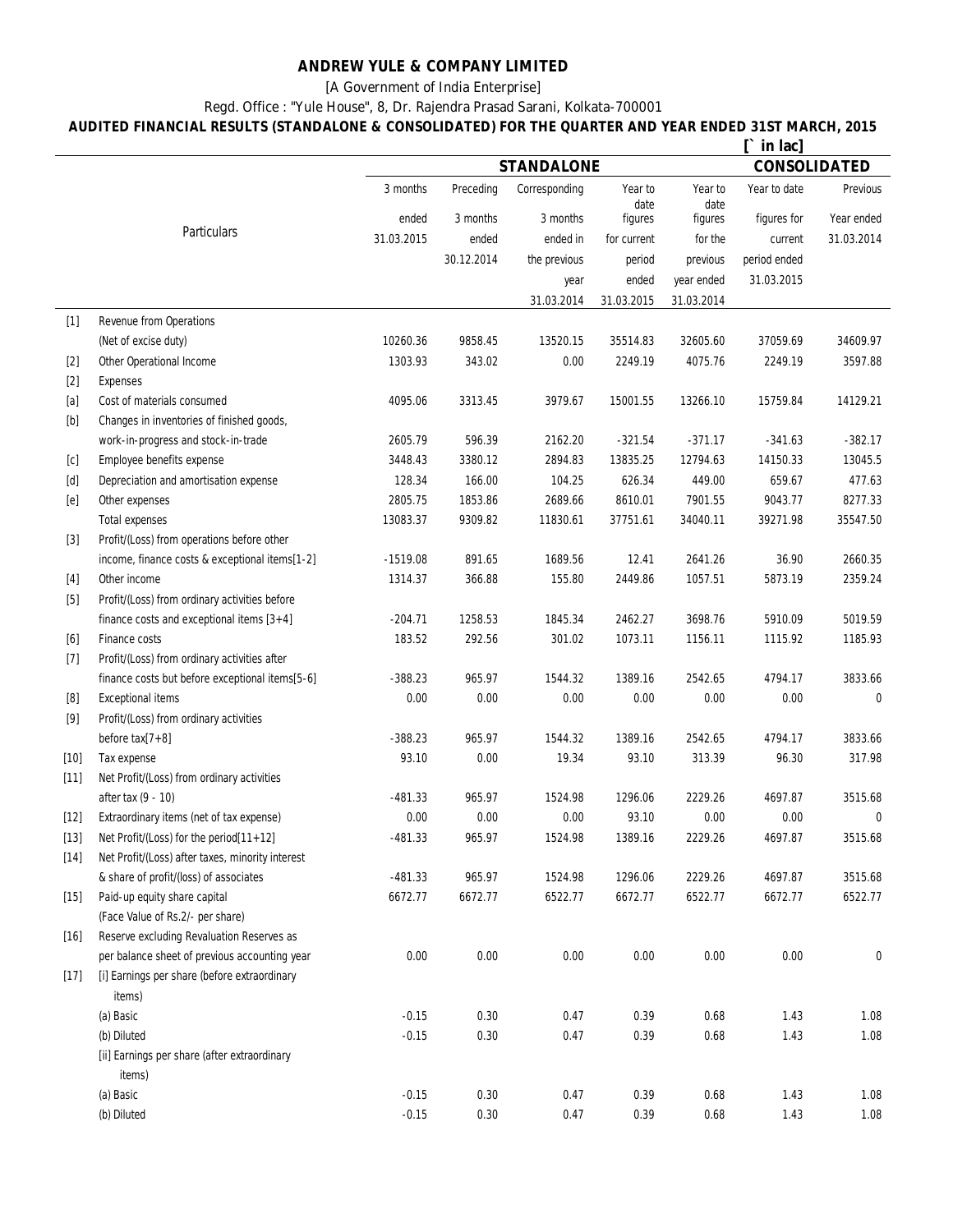|                                                                                                                                                                                                                                                                                                                                                                                                                                                                                                                                                                                                                            |                                                                 | <b>STANDALONE</b>     |                      |                   |                    |                   | <b>CONSOLIDATED</b> |            |  |
|----------------------------------------------------------------------------------------------------------------------------------------------------------------------------------------------------------------------------------------------------------------------------------------------------------------------------------------------------------------------------------------------------------------------------------------------------------------------------------------------------------------------------------------------------------------------------------------------------------------------------|-----------------------------------------------------------------|-----------------------|----------------------|-------------------|--------------------|-------------------|---------------------|------------|--|
|                                                                                                                                                                                                                                                                                                                                                                                                                                                                                                                                                                                                                            |                                                                 | 3 months              | Preceding            | Corresponding     | Year to            | Year to           | Year to date        | Previous   |  |
|                                                                                                                                                                                                                                                                                                                                                                                                                                                                                                                                                                                                                            |                                                                 | ended                 | 3 months             | 3 months          | date figures       | date figures      | figures for         | Year ended |  |
|                                                                                                                                                                                                                                                                                                                                                                                                                                                                                                                                                                                                                            | <b>Particulars</b>                                              | 31.03.2015            | ended                | ended in          | for current        | for the           | current             | 31.03.2014 |  |
|                                                                                                                                                                                                                                                                                                                                                                                                                                                                                                                                                                                                                            |                                                                 |                       | 30.12.2014           | the previous      | period             | previous          | period ended        |            |  |
|                                                                                                                                                                                                                                                                                                                                                                                                                                                                                                                                                                                                                            |                                                                 |                       |                      |                   | ended              | year ended        | 31.03.2015          |            |  |
|                                                                                                                                                                                                                                                                                                                                                                                                                                                                                                                                                                                                                            |                                                                 |                       |                      | year              |                    |                   |                     |            |  |
|                                                                                                                                                                                                                                                                                                                                                                                                                                                                                                                                                                                                                            |                                                                 |                       |                      | 31.03.2014        | 31.03.2015         | 31.03.2014        |                     |            |  |
| [A]                                                                                                                                                                                                                                                                                                                                                                                                                                                                                                                                                                                                                        | PARTICULARS OF SHAREHOLDING                                     |                       |                      |                   |                    |                   |                     |            |  |
| $[1]$                                                                                                                                                                                                                                                                                                                                                                                                                                                                                                                                                                                                                      | Public shareholding                                             |                       |                      |                   |                    |                   |                     |            |  |
|                                                                                                                                                                                                                                                                                                                                                                                                                                                                                                                                                                                                                            | - Number of shares                                              | 40113848              | 40113848             | 32613848          | 40113848           | 32613848          | 40113848            | 32613848   |  |
|                                                                                                                                                                                                                                                                                                                                                                                                                                                                                                                                                                                                                            | - Percentage of shareholding                                    | 12.02%                | 12.02%               | 10.00%            | 12.02%             | 10.00%            | 12.02%              | 10.00%     |  |
| $[2]$                                                                                                                                                                                                                                                                                                                                                                                                                                                                                                                                                                                                                      | Promoters & Promoter Group Shareholding                         |                       |                      |                   |                    |                   |                     |            |  |
| [a]                                                                                                                                                                                                                                                                                                                                                                                                                                                                                                                                                                                                                        | Pledged / Encumbered                                            |                       |                      |                   |                    |                   |                     |            |  |
|                                                                                                                                                                                                                                                                                                                                                                                                                                                                                                                                                                                                                            | - Number of shares                                              | 0                     | 0                    | 0                 | 0                  | 0                 | 0                   | 0          |  |
|                                                                                                                                                                                                                                                                                                                                                                                                                                                                                                                                                                                                                            | - Percentage of shares (as a % of the total                     | 0                     | 0                    | 0                 | 0                  | 0                 | 0                   | 0          |  |
|                                                                                                                                                                                                                                                                                                                                                                                                                                                                                                                                                                                                                            | shareholding of promoter and promoter                           |                       |                      |                   |                    |                   |                     |            |  |
|                                                                                                                                                                                                                                                                                                                                                                                                                                                                                                                                                                                                                            | group)                                                          |                       |                      |                   |                    |                   |                     |            |  |
|                                                                                                                                                                                                                                                                                                                                                                                                                                                                                                                                                                                                                            | - Percentage of shares (as a % of the total                     |                       |                      |                   |                    |                   |                     |            |  |
|                                                                                                                                                                                                                                                                                                                                                                                                                                                                                                                                                                                                                            | share capital of the company)                                   |                       |                      |                   |                    |                   |                     |            |  |
| [b]                                                                                                                                                                                                                                                                                                                                                                                                                                                                                                                                                                                                                        | Non - encumbered                                                |                       |                      |                   |                    |                   |                     |            |  |
|                                                                                                                                                                                                                                                                                                                                                                                                                                                                                                                                                                                                                            | - Number of shares                                              | 293524630             | 293524630            | 293524630         | 293524630          | 293524630         | 293524630           | 293524630  |  |
|                                                                                                                                                                                                                                                                                                                                                                                                                                                                                                                                                                                                                            | - Percentage of shares (as a % of the total                     | 100.00%               | 100.00%              | 100.00%           | 100.00%            | 100.00%           | 100.00%             | 100.00%    |  |
|                                                                                                                                                                                                                                                                                                                                                                                                                                                                                                                                                                                                                            | shareholding of the Promoter and                                |                       |                      |                   |                    |                   |                     |            |  |
|                                                                                                                                                                                                                                                                                                                                                                                                                                                                                                                                                                                                                            | Promoter group)                                                 |                       |                      |                   |                    |                   |                     |            |  |
|                                                                                                                                                                                                                                                                                                                                                                                                                                                                                                                                                                                                                            | - Percentage of shares (as a % of the total                     | 87.98%                | 87.98%               | 90.00%            | 87.98%             | 90.00%            | 87.98%              | 90.00%     |  |
|                                                                                                                                                                                                                                                                                                                                                                                                                                                                                                                                                                                                                            | share capital of the company)                                   |                       |                      |                   |                    |                   |                     |            |  |
| [B]                                                                                                                                                                                                                                                                                                                                                                                                                                                                                                                                                                                                                        | <b>INVESTOR COMPLAINTS</b>                                      |                       |                      |                   |                    |                   |                     |            |  |
|                                                                                                                                                                                                                                                                                                                                                                                                                                                                                                                                                                                                                            |                                                                 |                       |                      |                   |                    |                   |                     |            |  |
|                                                                                                                                                                                                                                                                                                                                                                                                                                                                                                                                                                                                                            | Pending at the beginning of the quarter                         |                       |                      |                   |                    |                   |                     |            |  |
|                                                                                                                                                                                                                                                                                                                                                                                                                                                                                                                                                                                                                            | Received during the quarter                                     | <b>NIL</b>            | <b>NIL</b>           | <b>NIL</b>        | NIL                | <b>NIL</b>        | <b>NIL</b>          | <b>NIL</b> |  |
|                                                                                                                                                                                                                                                                                                                                                                                                                                                                                                                                                                                                                            | Disposed of during the quarter                                  |                       |                      |                   |                    |                   |                     |            |  |
|                                                                                                                                                                                                                                                                                                                                                                                                                                                                                                                                                                                                                            | Remaining unresolved at the end of the qrt.                     |                       |                      |                   |                    |                   |                     |            |  |
| $[1]$                                                                                                                                                                                                                                                                                                                                                                                                                                                                                                                                                                                                                      | Segment Revenue [net sales/income from                          |                       |                      |                   |                    |                   |                     |            |  |
|                                                                                                                                                                                                                                                                                                                                                                                                                                                                                                                                                                                                                            | each segment]                                                   |                       |                      |                   |                    |                   |                     |            |  |
| $[a]$                                                                                                                                                                                                                                                                                                                                                                                                                                                                                                                                                                                                                      | Tea                                                             | $-15816.53$           | 6848.14              | 2413.18           | 18841.37           | 18258.26          |                     |            |  |
| $[b] % \begin{center} % \includegraphics[width=\linewidth]{imagesSupplemental_3.png} % \end{center} % \caption { % \textit{DefNet} of \textit{DefNet} and \textit{DefNet} of \textit{DefNet} and \textit{DefNet} of \textit{DefNet} and \textit{DefNet} of \textit{DefNet} and \textit{DefNet} of \textit{DefNet} and \textit{DefNet} of \textit{DefNet} and \textit{DefNet} of \textit{DefNet} and \textit{DefNet} of \textit{DefNet} and \textit{DefNet} of \textit{DefNet} and \textit{DefNet} of \textit{DefNet} and \textit{DefNet} of \textit{DefNet} and \textit{DefNet} of$                                        | Electrical                                                      | $-8945.85$            | 3131.88              | 4912.95           | 14139.71           | 10930.36          |                     |            |  |
| [c]                                                                                                                                                                                                                                                                                                                                                                                                                                                                                                                                                                                                                        | Engineering                                                     | $-1329.49$            | 329.31               | 2134.57           | 2567.52            | 3444.70           |                     |            |  |
| [d]                                                                                                                                                                                                                                                                                                                                                                                                                                                                                                                                                                                                                        | Total<br>Less: Inter-Segment Revenue                            | $-26091.87$<br>107.86 | 10309.33<br>107.86   | 9460.70<br>16.31  | 35548.60<br>33.77  | 32633.32<br>27.72 |                     |            |  |
|                                                                                                                                                                                                                                                                                                                                                                                                                                                                                                                                                                                                                            | Net Sales/Income from Operations                                | $-26199.73$           | 10201.47             | 9444.39           | 35514.83           | 32605.60          |                     |            |  |
| $[2]$                                                                                                                                                                                                                                                                                                                                                                                                                                                                                                                                                                                                                      | Segment Results [Profit(+)/Loss(-) before                       |                       |                      |                   |                    |                   |                     |            |  |
|                                                                                                                                                                                                                                                                                                                                                                                                                                                                                                                                                                                                                            | Tax and Interest from each Segment]                             |                       |                      |                   |                    |                   |                     |            |  |
| $[a]$                                                                                                                                                                                                                                                                                                                                                                                                                                                                                                                                                                                                                      | Tea                                                             | $-1453.74$            | 1298.70              | 1016.55           | 1481.62            | 3792.18           |                     |            |  |
| $[b] % \begin{center} % \includegraphics[width=\linewidth]{imagesSupplemental_3.png} % \end{center} % \caption { % \textit{DefNet} of \textit{DefNet} and \textit{DefNet} of \textit{DefNet} and \textit{DefNet} of \textit{DefNet} and \textit{DefNet} of \textit{DefNet} and \textit{DefNet} of \textit{DefNet} and \textit{DefNet} of \textit{DefNet} and \textit{DefNet} of \textit{DefNet} and \textit{DefNet} of \textit{DefNet} and \textit{DefNet} of \textit{DefNet} and \textit{DefNet} of \textit{DefNet} and \textit{DefNet} of \textit{DefNet} and \textit{DefNet} of$                                        | Electrical                                                      | 663.10                | $-79.59$             | 541.81            | 456.11             | $-233.68$         |                     |            |  |
| [c]                                                                                                                                                                                                                                                                                                                                                                                                                                                                                                                                                                                                                        | Engineering                                                     | 1092.14               | $-148.73$            | 530.03            | 605.27             | 135.31            |                     |            |  |
| [d]                                                                                                                                                                                                                                                                                                                                                                                                                                                                                                                                                                                                                        | Total<br>Less:                                                  | 301.50                | 1070.38              | 2088.39           | 2543.00            | 3693.81           |                     |            |  |
|                                                                                                                                                                                                                                                                                                                                                                                                                                                                                                                                                                                                                            | [i] Interest                                                    | 183.52                | 292.56               | 301.02            | 1073.11            | 1156.11           |                     |            |  |
|                                                                                                                                                                                                                                                                                                                                                                                                                                                                                                                                                                                                                            | [ii] Other Unallocable Expenditure net of<br>Unallocable Income | 506.21                | $-188.15$            | 243.05            | 80.73              | $-4.95$           |                     |            |  |
|                                                                                                                                                                                                                                                                                                                                                                                                                                                                                                                                                                                                                            |                                                                 | $-388.23$             | 965.97               | 1544.32           | 1389.16            | 2542.65           |                     |            |  |
|                                                                                                                                                                                                                                                                                                                                                                                                                                                                                                                                                                                                                            | <b>Total Profit before Tax</b>                                  |                       |                      |                   |                    |                   |                     |            |  |
| $[3]$                                                                                                                                                                                                                                                                                                                                                                                                                                                                                                                                                                                                                      | <b>Capital Employed</b>                                         |                       |                      |                   |                    |                   |                     |            |  |
| $[{\bf a}]$                                                                                                                                                                                                                                                                                                                                                                                                                                                                                                                                                                                                                | Tea                                                             | 18339.23              | 21827.68             | 18929.61          | 18339.23           | 18929.61          |                     |            |  |
| $[b] % \begin{center} % \includegraphics[width=\linewidth]{imagesSupplemental_3.png} % \end{center} % \caption { % Our method can be used for the use of the image. % } % \label{fig:example} %$                                                                                                                                                                                                                                                                                                                                                                                                                           | Electrical                                                      | $-1091.68$            | $-2418.10$           | $-1643.36$        | $-1091.68$         | $-1643.36$        |                     |            |  |
| [c]<br>$[d] % \begin{center} % \includegraphics[width=\linewidth]{imagesSupplemental_3.png} % \end{center} % \caption { % \textit{Def}_l$ in the image \textit{Def}_l$ in the image \textit{Def}_l$ in the image \textit{Def}_l$ in the image \textit{Def}_l$ in the image \textit{Def}_l$ in the image \textit{Def}_l$ in the image \textit{Def}_l$ in the image \textit{Def}_l$ in the image \textit{Def}_l$ in the image \textit{Def}_l$ in the image \textit{Def}_l$ in the image \textit{Def}_l$ in the image \textit{Def}_l$ in the image \textit{Def}_l$ in the image \textit{Def}_l$ in the image \textit{Def}_l$$ | Engineering<br>Others                                           | 1412.77<br>3552.21    | $-511.83$<br>3858.97 | 129.61<br>3563.60 | 1412.77<br>3552.21 | 129.61<br>3563.60 |                     |            |  |